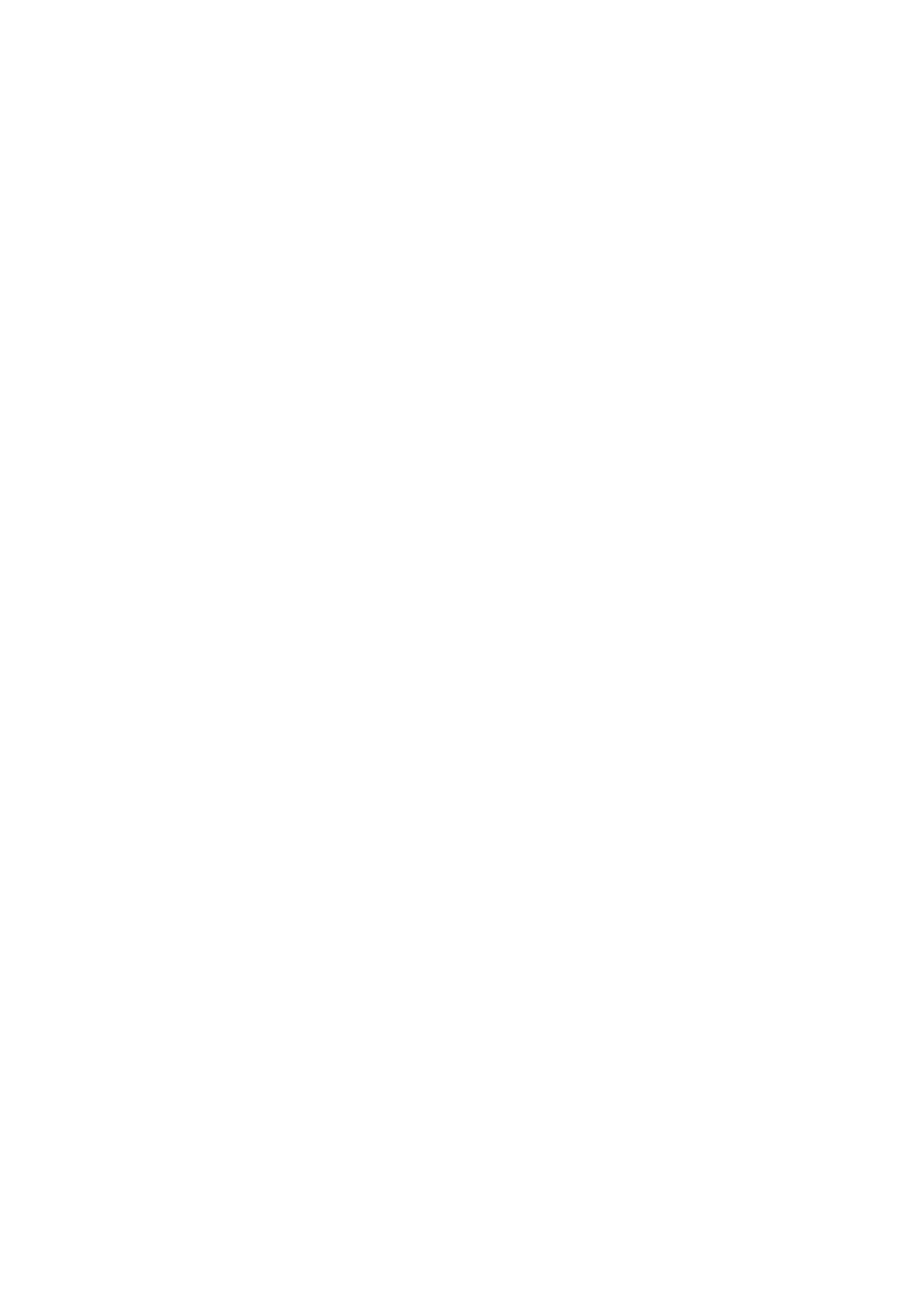# **NORTHERN TERRITORY OF AUSTRALIA**

# **PUBLIC AND ENVIRONMENTAL HEALTH LEGISLATION AMENDMENT ACT 2022**

# **Act No. [ ] of 2022** \_\_\_\_\_\_\_\_\_\_\_\_\_\_\_\_\_\_\_\_

 $\mathcal{L}_\text{max}$  and  $\mathcal{L}_\text{max}$ 

# **Table of provisions**

| Part 1              | <b>Preliminary matters</b>                                                                                                                                  |                                                                                                                                                                                   |                                                                                                                 |  |  |  |
|---------------------|-------------------------------------------------------------------------------------------------------------------------------------------------------------|-----------------------------------------------------------------------------------------------------------------------------------------------------------------------------------|-----------------------------------------------------------------------------------------------------------------|--|--|--|
| 1<br>$\overline{2}$ |                                                                                                                                                             |                                                                                                                                                                                   |                                                                                                                 |  |  |  |
| Part 2              | <b>Amendment of Public and Environmental</b><br><b>Health Act 2011</b>                                                                                      |                                                                                                                                                                                   |                                                                                                                 |  |  |  |
| 3<br>4<br>5<br>6    | Section 52A amended (CHO's power to charge fees during                                                                                                      |                                                                                                                                                                                   |                                                                                                                 |  |  |  |
|                     | 52B                                                                                                                                                         |                                                                                                                                                                                   | Determination regarding emergency fee money                                                                     |  |  |  |
| 7<br>8              | Section 55 amended (Report on public health emergency)2                                                                                                     |                                                                                                                                                                                   |                                                                                                                 |  |  |  |
|                     | Post-emergency powers: COVID-19 pandemic<br>Division 2A                                                                                                     |                                                                                                                                                                                   |                                                                                                                 |  |  |  |
|                     | 57A<br>57B<br>57C                                                                                                                                           | CHO's powers                                                                                                                                                                      | Application of Division<br>Conditions and consultation requirements for exercise of powers<br>under section 57B |  |  |  |
|                     | 57D<br>57E<br>57F<br>57G                                                                                                                                    | <b>Publication requirements</b><br>CHO's power to charge fees<br>Determination regarding fee money<br>Appointment and powers of authorised officers under this<br><b>Division</b> |                                                                                                                 |  |  |  |
|                     | 57H<br>Record of action taken under this Division<br>57J<br>Report<br>57K<br>Contravention of direction<br>Limitation on stay of operation of powers<br>57L |                                                                                                                                                                                   |                                                                                                                 |  |  |  |
| 9                   | Section 113A amended (Coughing or spitting on certain                                                                                                       |                                                                                                                                                                                   |                                                                                                                 |  |  |  |
| 10<br>11            | Section 114 amended (Definitions for Part 9, Division 2)  8                                                                                                 |                                                                                                                                                                                   |                                                                                                                 |  |  |  |
|                     | <b>Transitional matters for Public and Environmental</b><br>Division 5<br>Health Legislation Amendment Act 2022                                             |                                                                                                                                                                                   |                                                                                                                 |  |  |  |
|                     | 142                                                                                                                                                         | Definition                                                                                                                                                                        |                                                                                                                 |  |  |  |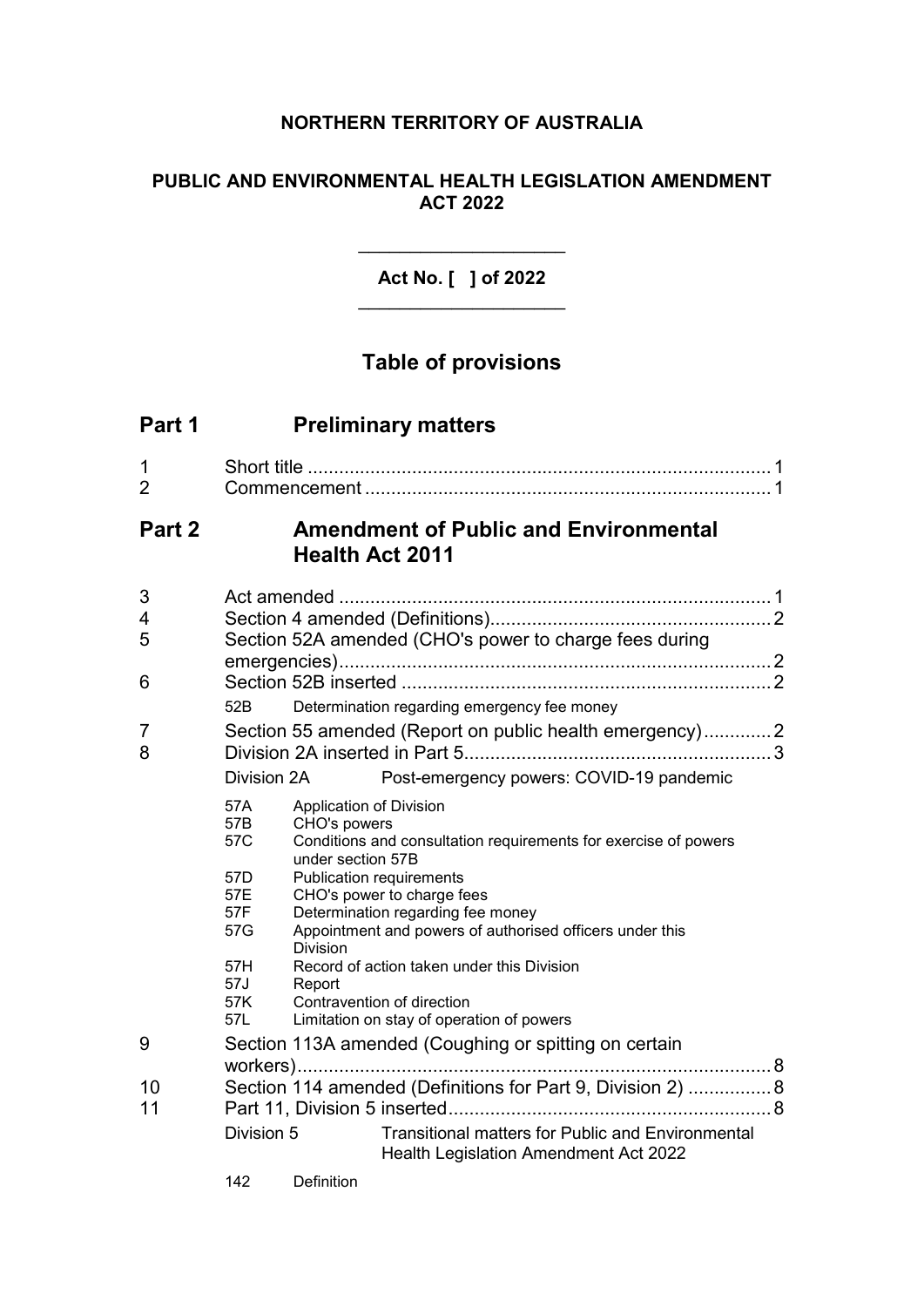|          | 143<br>144                                              | Written directions of CHO<br>Appointment of and direction to authorised officers |    |
|----------|---------------------------------------------------------|----------------------------------------------------------------------------------|----|
| Part 3   |                                                         | <b>Amendment of Public and Environmental</b><br><b>Health Regulations 2014</b>   |    |
| 12<br>13 |                                                         |                                                                                  |    |
|          | 4B                                                      | Prescribed maximum fee - CHO's post-emergency powers:<br>COVID-19                |    |
| 14       | Schedule 5 amended (Infringement notices and prescribed |                                                                                  |    |
| Part 4   |                                                         | Repeal                                                                           |    |
| 15       |                                                         |                                                                                  | 10 |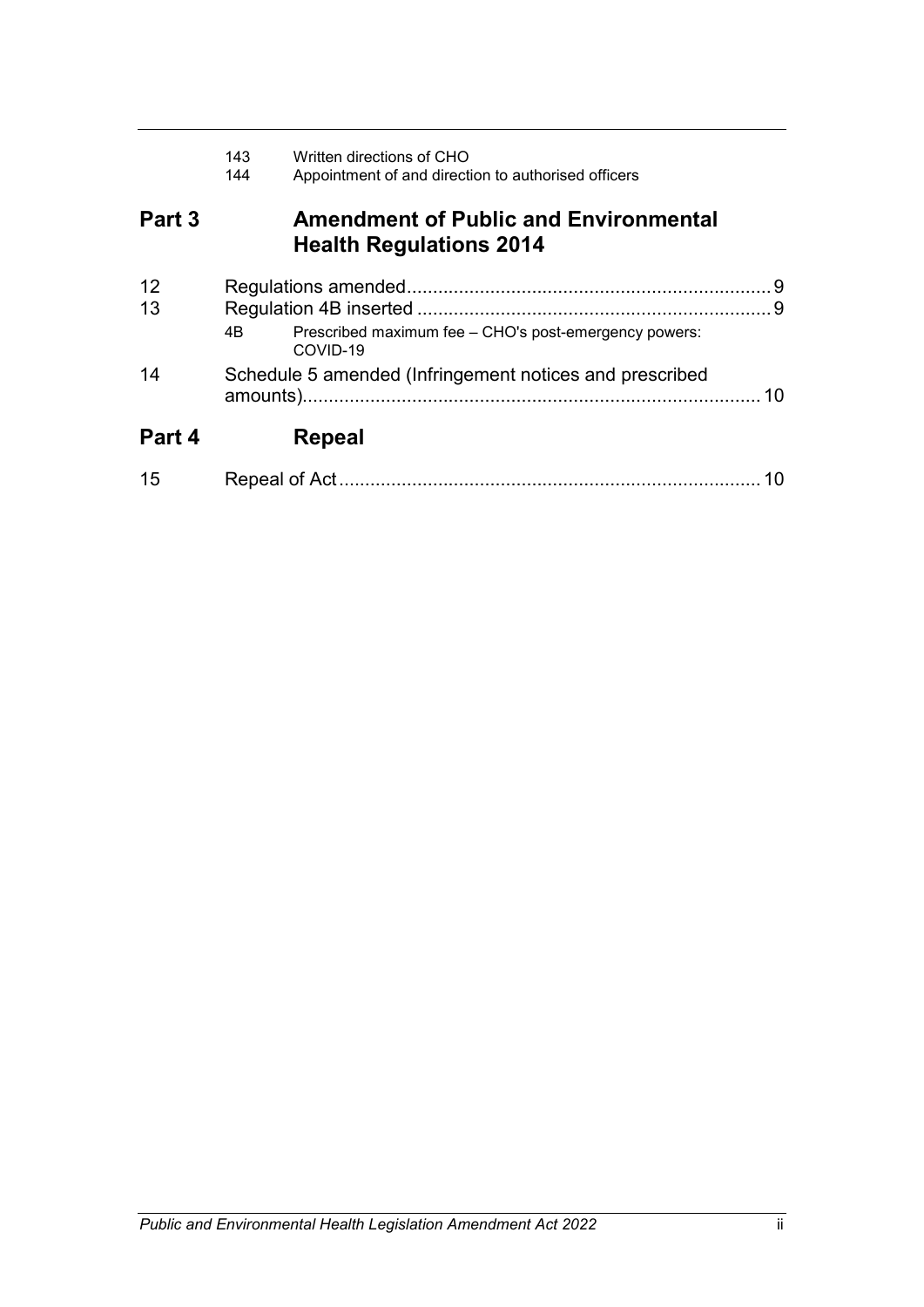

# **NORTHERN TERRITORY OF AUSTRALIA** \_\_\_\_\_\_\_\_\_\_\_\_\_\_\_\_\_\_\_\_

# **Act No. [ ] of 2022** \_\_\_\_\_\_\_\_\_\_\_\_\_\_\_\_\_\_\_\_

An Act to amend the *Public and Environmental Health Act 2011* and the *Public and Environmental Health Regulations 2014*

> [*Assented to [ ] 2022*] [*Introduced [ ] 2022*]

**The Legislative Assembly of the Northern Territory enacts as follows:**

# **Part 1 Preliminary matters**

# **1 Short title**

This Act may be cited as the *Public and Environmental Health Legislation Amendment Act 2022*.

# **2 Commencement**

This Act commences on the day after the day on which the Administrator's assent to this Act is declared.

# **Part 2 Amendment of Public and Environmental Health Act 2011**

# **3 Act amended**

This Part amends the *Public and Environmental Health Act 2011*.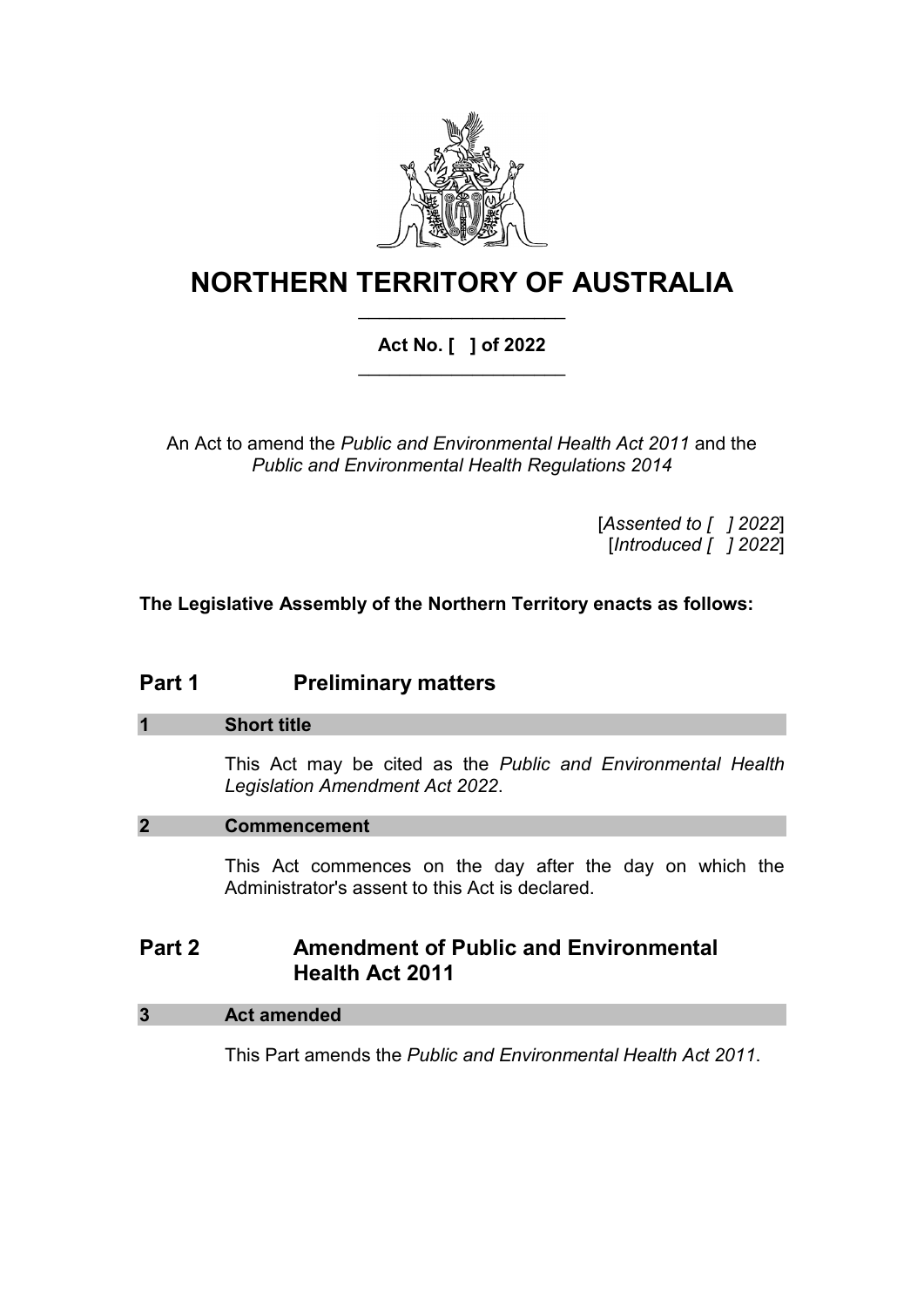#### **4 Section 4 amended (Definitions)**

Section 4

*insert*

*COVID-19* means the Coronavirus disease named "COVID-19" by the World Health Organization.

# **5 Section 52A amended (CHO's power to charge fees during emergencies)**

```
Section 52A(1)
```
*omit*

and remain quarantined at a place after entering the Territory from a place outside the Territory

*insert*

quarantine and remain quarantined at a place

#### **6 Section 52B inserted**

After section 52A

*insert*

# **52B Determination regarding emergency fee money**

- (1) The Minister may, in writing, determine that a fee or class of fees charged by the CHO under section 52A is Commonwealth money.
- (2) Despite section 52A(3), a fee determined to be Commonwealth money under subsection (1) is a debt due to the Commonwealth.
- (3) A determination under subsection (1) may have effect on and from 23 October 2020 or any later date.

#### **7 Section 55 amended (Report on public health emergency)**

After section 55(1)

*insert*

(1A) After an emergency declaration that is extended by the Minister under section 50(2) ceases to be in force, the CHO may, instead of the report mentioned in subsection (1), make a report to the Minister summarising the matters set out in that subsection.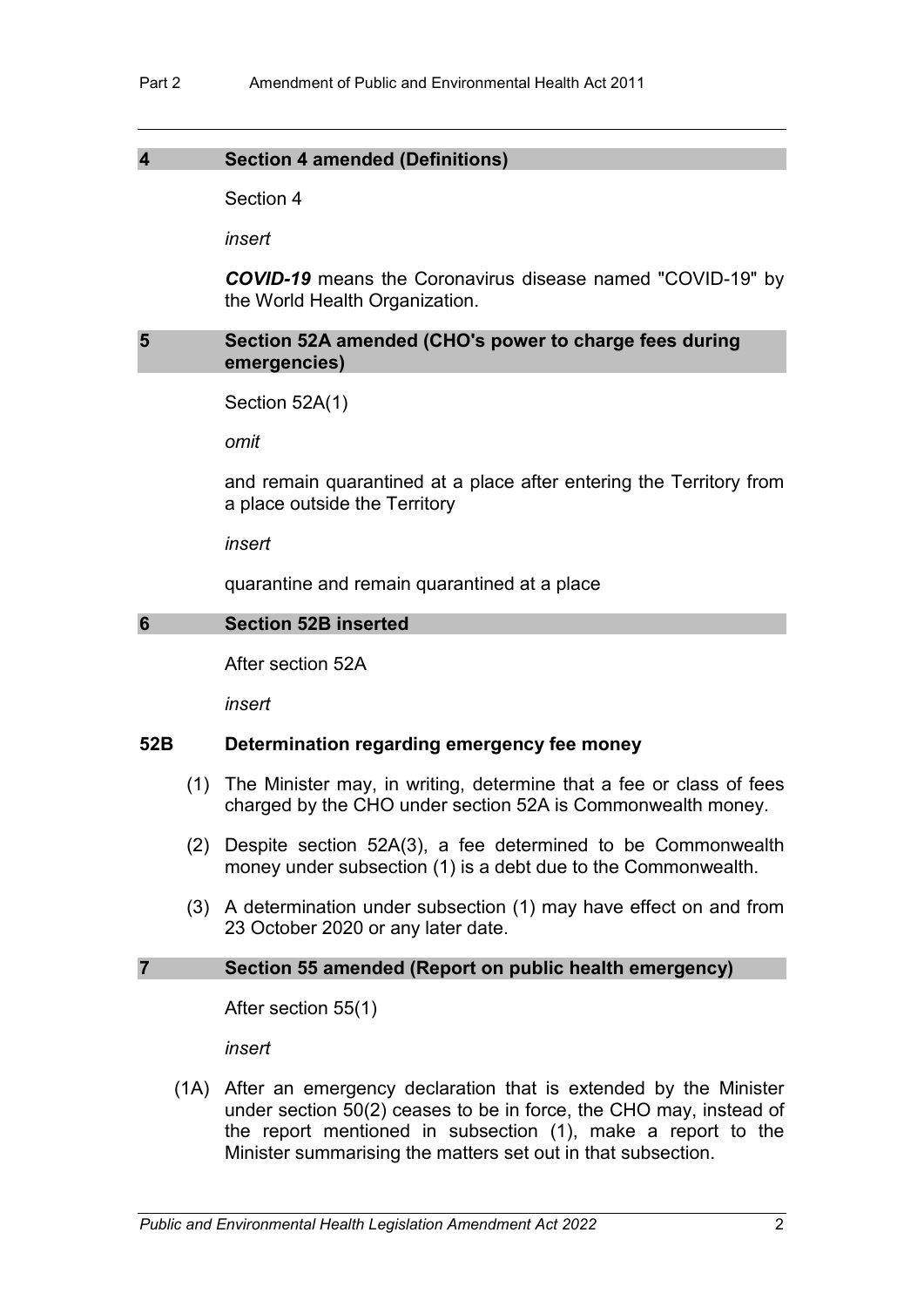# <span id="page-6-0"></span>**8 Division 2A inserted in Part 5**

After section 57

*insert*

# **Division 2A Post-emergency powers: COVID-19 pandemic**

## **57A Application of Division**

- (1) Subject to subsection (2), this Division has effect for 2 years immediately following the day the declaration of the public health emergency in relation to the COVID-19 pandemic made under section 48 on 18 March 2020 and published in *Gazette* No. S10 of 18 March 2020, as extended from time to time, is revoked or ceases to have effect.
- (2) This Division ceases to have effect if the Minister makes a further declaration under section 48 in relation to the COVID-19 pandemic.
- (3) Nothing in this Division affects anything in, or anything done under, Division 2.
- (4) In the event of an inconsistency between a provision of or under this Division and another provision this Act (other than Division 2), the provision of or under this Division prevails to the extent of the inconsistency.
- (5) In the event of an inconsistency between a provision of or under this Division and the *Notifiable Diseases Act 1981*, the provision of or under that Act prevails to the extent of the inconsistency.

# **57B CHO's powers**

- (1) While this Division is in effect, the CHO may take the same actions (including giving oral or written directions) that may be taken under section 52 as if the declaration mentioned in section 57A(1) was still in force.
- (2) Without limiting subsection (1) or section 52, directions the CHO may give include directions:
	- (a) requiring a person be tested for COVID-19; or
	- (b) requiring a person who tests positive or who declines to be tested to isolate for a specified period as directed; or
	- (c) requiring a person who is at risk of COVID-19 infection to quarantine at a suitable location or in a suitable facility; or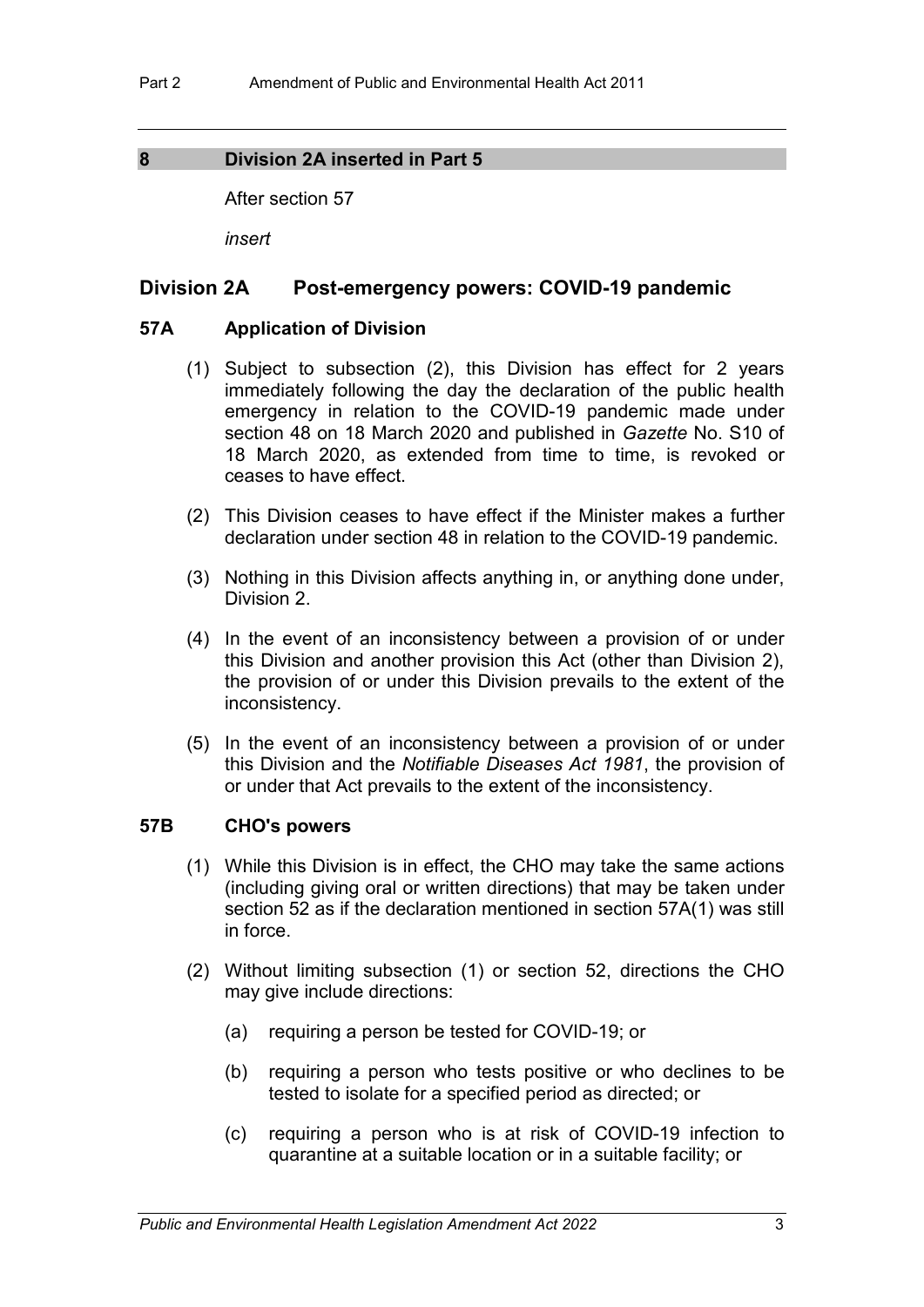- (d) regulating the conduct of a person:
	- (i) while required to isolate or quarantine; or
	- (ii) after the person leaves isolation or quarantine; or
- (e) in relation to a particular event or premises, if there is reason to believe there is a risk of transmission of COVID-19 at that event or on those premises; or
- (f) requiring a person to register their presence at a place or premises, including by use of technology; or
- (g) imposing restrictions or conditions on activities of a person based on:
	- (i) whether the person is vaccinated against COVID-19; or
	- (ii) how many COVID-19 vaccine doses the person has received; or
- (h) physical health measures, including the following:
	- (i) requirements to wear masks;
	- (ii) physical distancing in public from persons unknown or who are not a member of a person's household;
	- (iii) placing limitations on movements or activities of people, including any of the following:
		- (A) requiring a person to remain at their residential premises;
		- (B) restricting the number of visitors a person may host at a place or premises;
		- (C) restricting the number of persons who may attend an event;
		- (D) restricting the movement of people within a community or between communities, including prohibiting people from entering or leaving an area or community; or
- (i) any direction that in the opinion of the CHO is necessary, appropriate or desirable to reduce harm from COVID-19.
- (3) A direction under this section must not prevent:
	- (a) a resident of the Territory from entering the Territory; or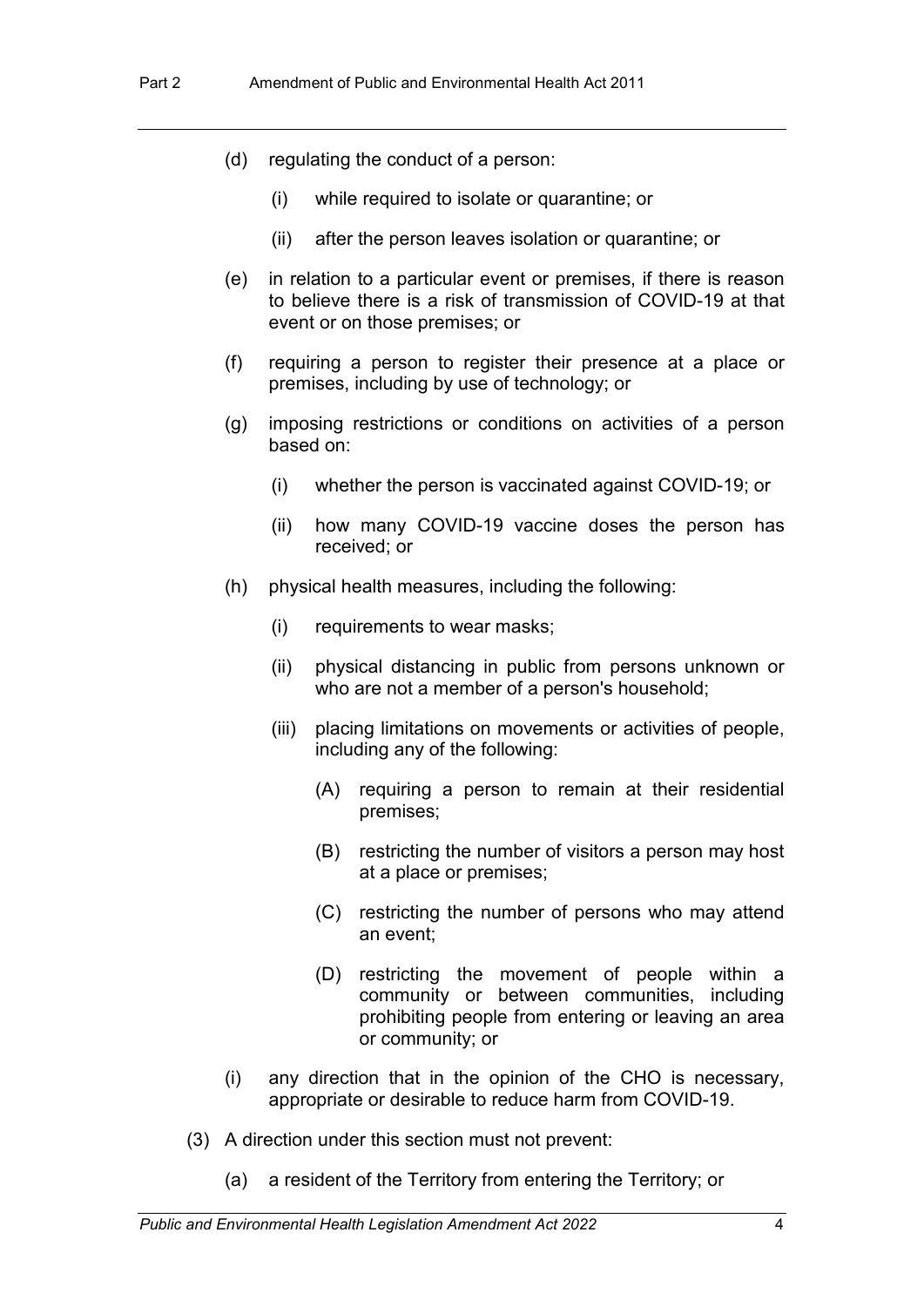(b) a person from leaving the Territory.

# **57C Conditions and consultation requirements for exercise of powers under section 57B**

- (1) The CHO must not give a direction of a type mentioned in section 57B(2)(f) to (i) unless the CHO, before giving the direction:
	- (a) takes into account social considerations and economic considerations, in addition to public health considerations; and
	- (b) consults with the following:
		- (i) the Chief Minister;
		- (ii) the Minister;
		- (iii) the Treasurer;
		- (iv) the Minister administering the *Police Administration Act 1978*;
		- (v) any other Minister nominated by the Chief Minister in relation to the proposed direction.
- (2) Consultation under subsection (1)(b) is not required to be in writing.
- (3) A written direction to which a consultation requirement under subsection (1) applies must state the ministers who were consulted.

# **57D Publication requirements**

- (1) The CHO must publish any written direction given under section 57B(2)(b), (c) or (f) to (i).
- (2) Subsection (1) does not apply to a direction given directly to, or which names, a person or vessel.

#### **57E CHO's power to charge fees**

- (1) The CHO may charge a fee, of an amount decided by the CHO but no greater than the amount prescribed by regulation, to a person or class of persons for any action taken under section 57B(1) that requires the person or class to enter quarantine and remain quarantined at a place.
- (2) A person or class of persons must pay any fee determined under subsection (1) that is charged to the person or class.
- (3) The fee is recoverable as a debt due to the Territory from the person or class of persons so charged.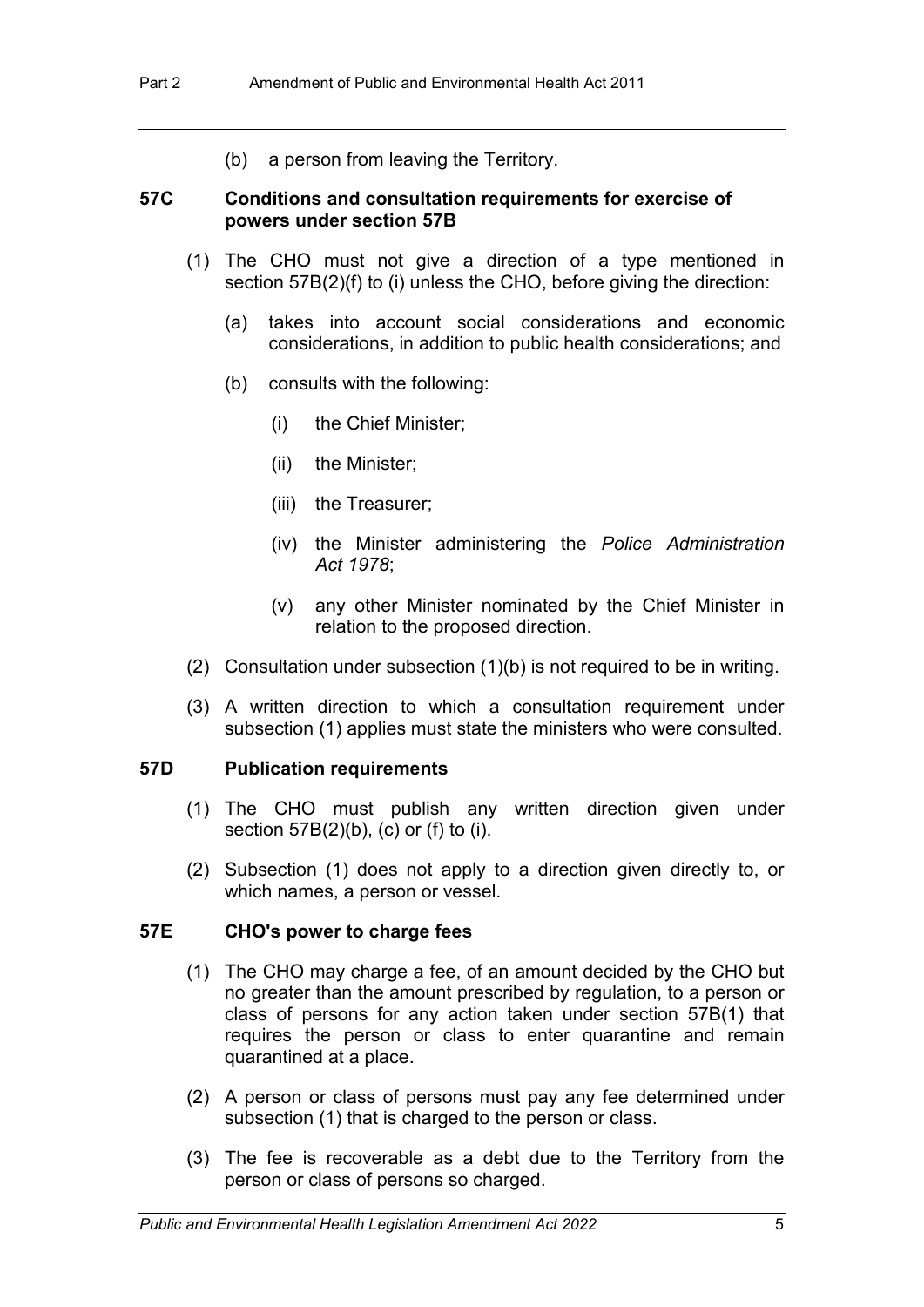#### **57F Determination regarding fee money**

- (1) The Minister may, in writing, determine that a fee or class of fees charged by the CHO under section 57E is Commonwealth money.
- (2) Despite section 57E(3), a fee determined to be Commonwealth money under subsection (1) is a debt due to the Commonwealth.

#### **57G Appointment and powers of authorised officers under this Division**

- (1) The CHO may:
	- (a) appoint authorised officers for the purpose of assisting the CHO in exercising the CHO's powers under this Division; and
	- (b) direct an authorised officer mentioned in paragraph (a) or another authorised officer to assist the CHO in exercising the CHO's powers under this Division.
- (2) An authorised officer assisting the CHO may use the force that is necessary and reasonable to do any of the following:
	- (a) enter a place to:
		- (i) save human life; or
		- (ii) prevent injury to a person; or
		- (iii) rescue an injured or endangered person;
	- (b) prevent entry into or close off an area or place;
	- (c) remove a person from an area or place;
	- (d) search for and seize a thing;
	- (e) search for, examine, copy, remove, and retain documents relating to this Division for so long as is reasonably necessary to take notes or extracts from, or take photographs or make copies of, the documents.
- (3) An authorised officer taking action to assist the CHO:
	- (a) may take the action at any time of the day; and
	- (b) is not required to give notice to any person of the officer's intention to take the action; and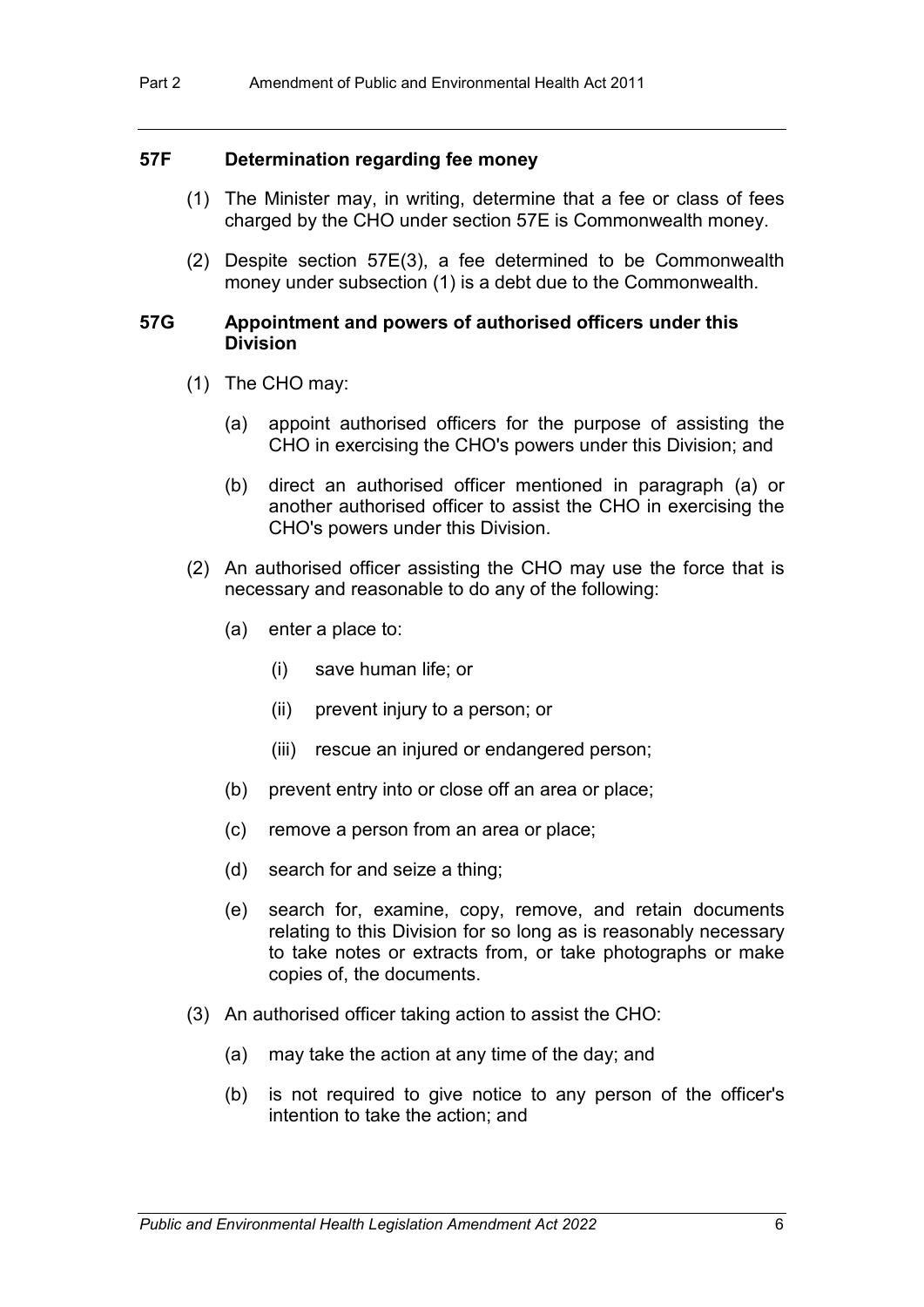- (c) is not required to obtain consent to take the action from any person concerned or the owner or occupier of any area or place concerned; and
- (d) is not required to hold a warrant or another form of authorisation required under a law in force in the Territory to:
	- (i) enter and remain at any place (including Aboriginal land) concerned; or
	- (ii) search any person or place concerned.

#### **57H Record of action taken under this Division**

- (1) The CHO must keep and maintain a signed written record of all the action the CHO takes under this Division, including the directions given, under section 57B.
- (2) In any proceeding in a court or before a person or tribunal exercising or performing powers or functions in a judicial manner, a record made under subsection (1) is evidence of the matters mentioned in the record and of the facts on which those matters are based.

#### **57J Report**

- (1) After this Division ceases to have effect, the CHO must make a report to the Minister summarising the following:
	- (a) the action the CHO has taken under this Division, including any the directions given by the CHO;
	- (b) the outcomes of the action taken under this Division.
- (2) The CHO must give the report to the Minister within 3 months after the date this Division ceases to have effect.
- (3) The Minister must table a copy of the report in the Legislative Assembly within 6 sitting days after the Minister receives the report.

#### **57K Contravention of direction**

- (1) A person commits an offence if:
	- (a) the CHO takes an action under section 57B that involves giving a direction, whether oral or written and whether specified in section 57B(2) or otherwise; and
	- (b) the person intentionally engages in conduct; and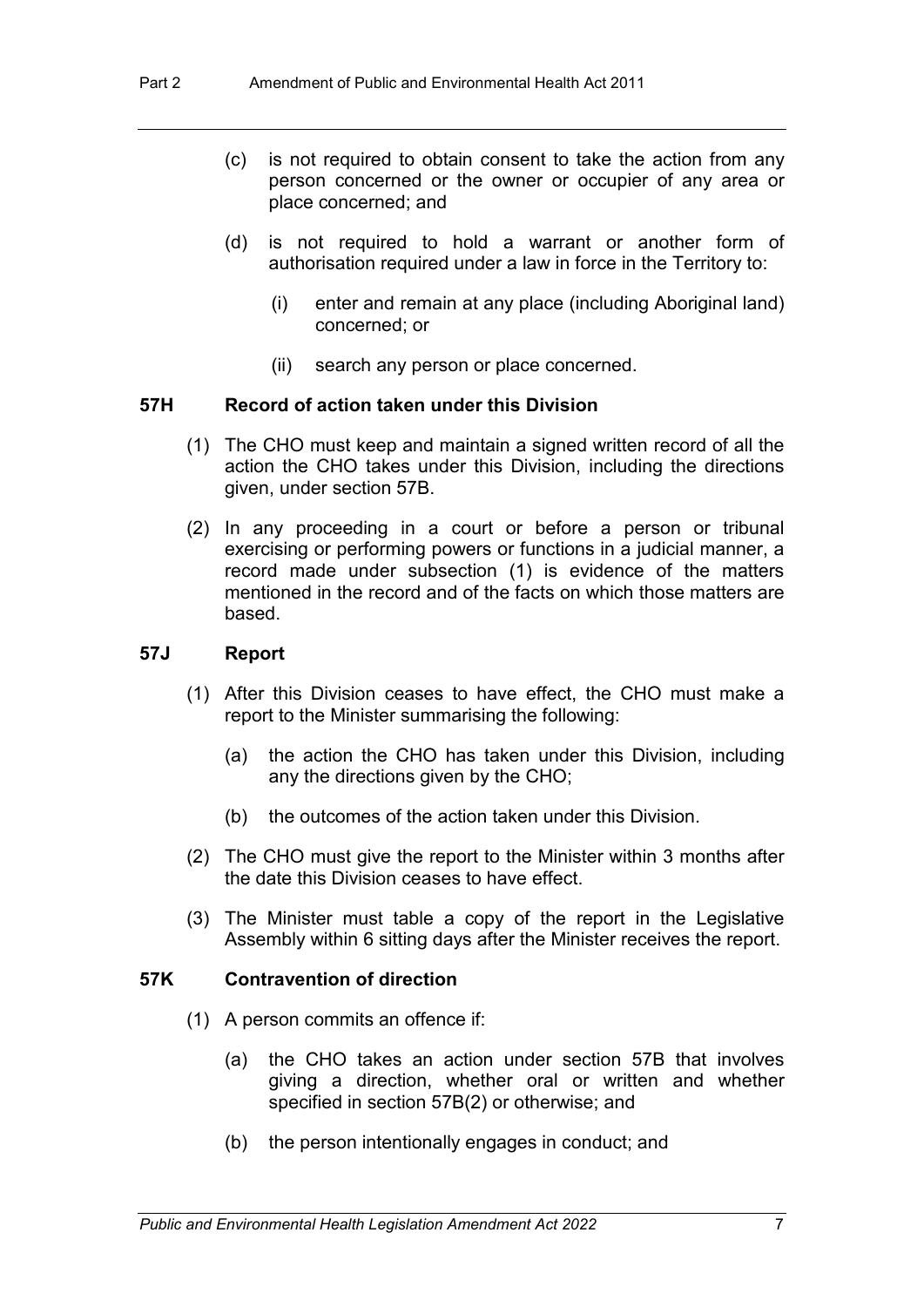(c) the conduct results in a contravention of the direction and the person is reckless in relation to that result.

Maximum penalty: 400 penalty units.

- (2) Strict liability applies to subsection (1)(a).
- (3) It is a defence to a prosecution for an offence against subsection (1) if the defendant has a reasonable excuse.

#### **57L Limitation on stay of operation of powers**

In any proceedings, including judicial review, a court, person or tribunal exercising or performing powers or functions in a judicial manner is not authorised to make an interlocutory order that has the effect of staying the operation of an action taken by the CHO under this Division.

#### **9 Section 113A amended (Coughing or spitting on certain workers)**

Section 113A(4)

*omit*

#### **10 Section 114 amended (Definitions for Part 9, Division 2)**

Section 114, definition *declared provision*, after "56(1),"

*insert*

57K(1),

#### **11 Part 11, Division 5 inserted**

After section 141

*insert*

# **Division 5 Transitional matters for Public and Environmental Health Legislation Amendment Act 2022**

#### **142 Definition**

In this Division:

*commencement* means the commencement of section [8](#page-6-0) of the *Public and Environmental Health Legislation Amendment Act 2022.*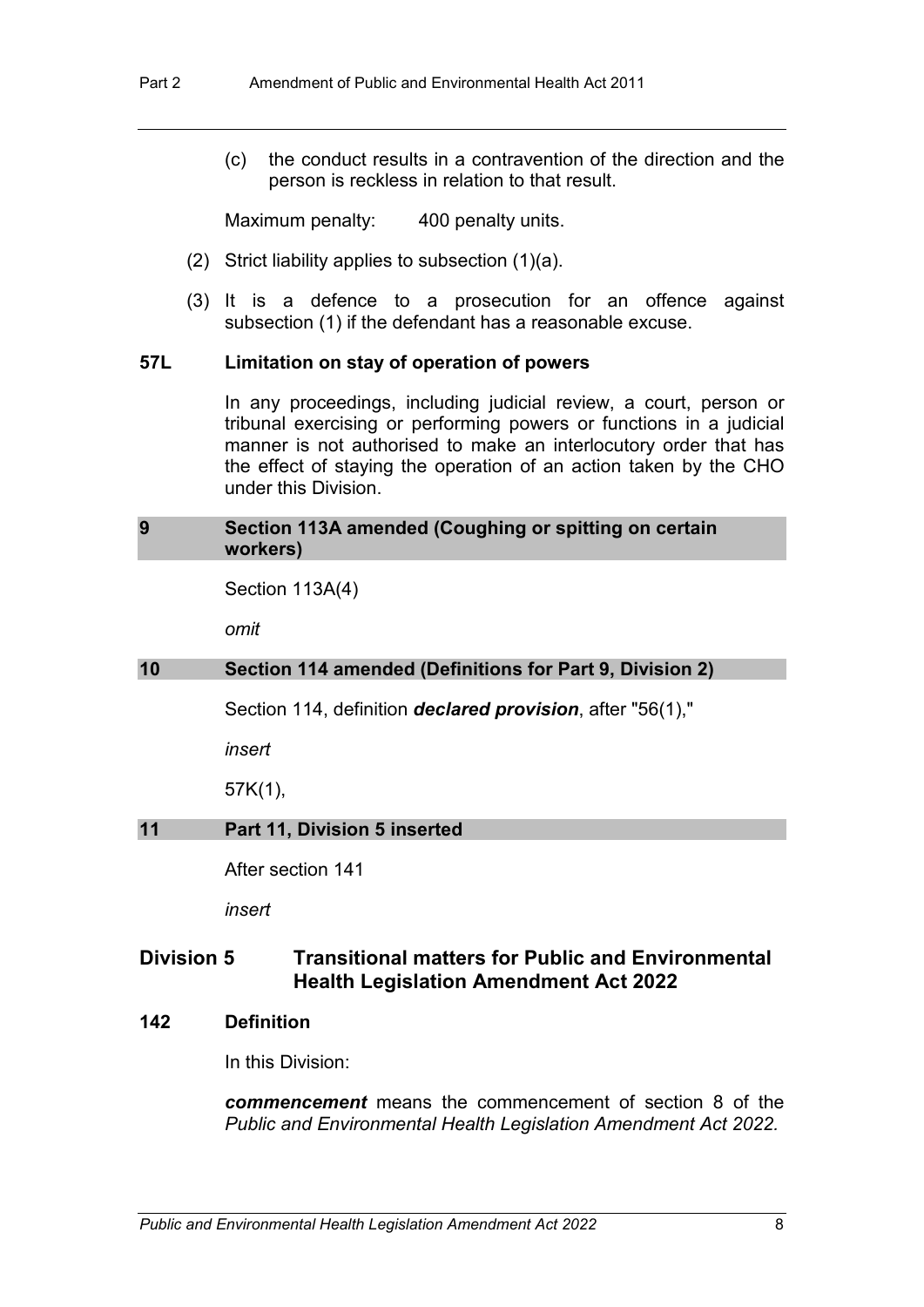# **143 Written directions of CHO**

- (1) A written direction given by the CHO under section 52 in force immediately before the commencement is taken to be a direction under section 57B.
- (2) The CHO must publish the title of any direction mentioned in subsection (1) in the *Gazette*.
- (3) A direction mentioned in subsection (1) is revoked 100 days after the commencement (if not earlier revoked).

# **144 Appointment of and direction to authorised officers**

In relation to the declaration of the public health emergency mentioned in section 57A(1):

- (a) the appointment of an authorised officer under section 53(1)(a) in force immediately before the commencement is taken to be an appointment under section 57G(1)(a); and
- (b) a direction to an authorised officer under section 53(1)(b) that is in effect immediately before the commencement is taken to be a direction under section 57G(1)(b).

# **Part 3 Amendment of Public and Environmental Health Regulations 2014**

#### **12 Regulations amended**

This Part amends the *Public and Environmental Health Regulations 2014*.

#### **13 Regulation 4B inserted**

After regulation 4A

*insert*

#### **4B Prescribed maximum fee – CHO's post-emergency powers: COVID-19**

For section 57E(1) of the Act, the prescribed maximum fee is \$10 000.